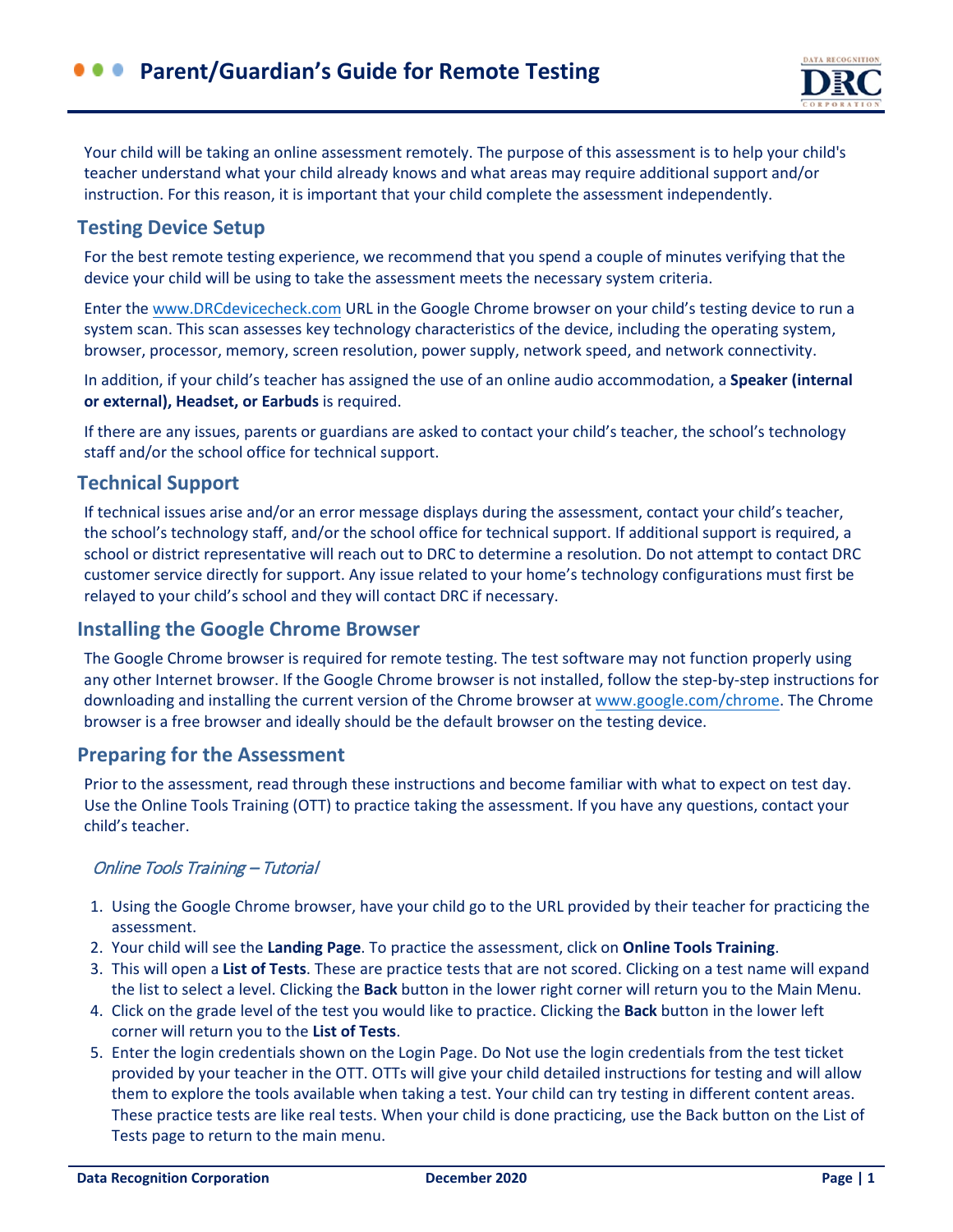

## **Assessment Security**

You should remind your child that the assessment content must remain secure at all times. None of the materials from the online assessment may be copied, photographed, or recorded in any manner.

Using the Google Chrome public browser does not put the assessment in kiosk mode, so your child is not prevented from toggling between the assessment and other materials on their device and/or the Internet. For the accuracy and integrity of the assessment results, it is important for your child to stay within the test session and for the parents/guardians to monitor that your child interacts with only the test session throughout the assessment.

Both you and your child share a personal responsibility to ensure that no inappropriate activities occur during the assessment and none of the assessment material or content is compromised. You both also have a responsibility to report to the teacher or school administrators if you become aware of any inappropriate practices occurring related to the test administration. Both your state department of education and your school district rely on the personal integrity of every individual in the process to maintain the security, validity, reliability, and equity of the assessment process.

# **Test Administration**

### During the Assessment, Your Child Should Be Permitted to:

- Use scratch paper.
- Highlight and make notes or comments using the features available in the online tools.

### During the Assessment, Your Child Should Not Be Permitted to:

• Use smart phones, cell phones, hand-held computers, personal computers, personal data assistants (PDAs), dictionaries, a thesaurus, spell-checkers, or grammar-checkers when responding to any part of the assessment.

### During the Assessment, You Should:

- Emphasize that the security of the assessment questions must always be maintained.
- Encourage your child to try their best even if they think a question is too difficult. All questions must be answered.
- Help your child approach the assessment in a positive manner.

#### During the Assessment, You Can:

- Help if there are difficulties with the testing device.
- Assist with any issues logging into the assessment.
- Answer questions or provide clarification about test directions.
- Help your child understand how to mark answers and how to complete the assessment.

#### During the Assessment, You Can Not:

- Give information that provides clues concerning assessment questions or answer options.
- Read the assessment questions or answer choices aloud.